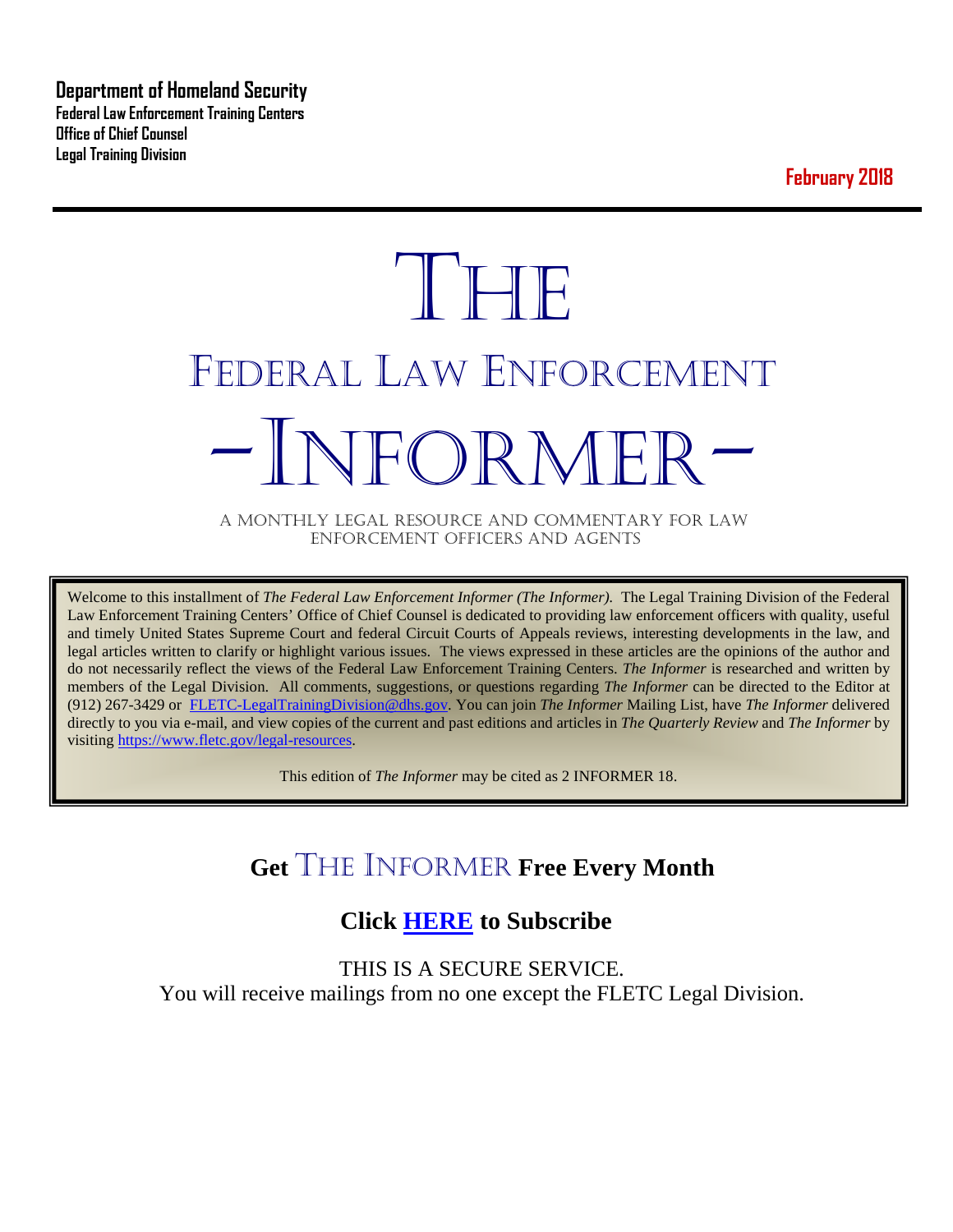# **The Informer – February 2018**

# **Case Summaries**

### **[Circuit Courts of Appeals](#page-4-0)**

#### **[First Circuit](#page-4-1)**

**United States v. Clark:** Whether an officer unlawfully extended the duration of a traffic stop and whether the inevitable discovery exception to the exclusionary rule applied……...**[5](#page-4-2)**

**United States v. Kennedy:** Whether the warrantless search of the defendant's vehicle was reasonable under the automobile exception to the Fourth Amendment's warrant requirement…….**[6](#page-5-0)**

**United States v. Azor:** Whether the collective knowledge of officers established probable cause to stop a taxi and search it, and if so, whether the officers were required to stop and search the taxi immediately upon developing probable cause……………………………………...**[7](#page-6-0)**

#### **[Fourth Circuit](#page-8-0)**

**United States v. McLamb:** Whether evidence obtained from a search warrant issued by a magistrate judge in the Eastern District of Virginia, which authorized a search of the defendants' computers by using a Network Investigative Technique, was admissible…………**[9](#page-8-1)**

#### **[Fifth Circuit](#page-10-0)**

**United States v. Williams:** Whether a probation officer established reasonable suspicion to support a frisk of the defendant and warrantless searches of two homes connected to him…….**[11](#page-10-1)**

#### **[Eighth Circuit](#page-11-0)**

| United States v. Crumble: Whether the defendant had a reasonable expectation          |  |
|---------------------------------------------------------------------------------------|--|
| of privacy in a vehicle and its contents after he fled the scene of a wreck and later |  |
|                                                                                       |  |
|                                                                                       |  |

**United States v. Whitewater:** Whether a photo lineup was impermissibly suggestive because the defendant was the only Native American depicted in the lineup……………………..**[13](#page-12-0)**

# **FLETC Informer Webinar Schedule**

#### **1. 109A Felonies (1-hour)**

Presented by Robert Duncan, Attorney-Advisor / Senior Instructor, Federal Law Enforcement Training Centers, Artesia, New Mexico

In the criminal justice system, sexually based offenses are considered especially heinous. When committed in areas of federal jurisdiction, these offenses are known as 109A Felonies (Title 18 United States Code Chapter 109, which includes Sections 2231- 2237). This 1-hour webinar will outline the elements of federal sexual offenses and distinguish between acts and contact as defined by 18 U.S.C. Section 2246.

#### **Wednesday February 21, 2018 - 3pm Eastern / 2pm Central / 1pm Mountain / 12 pm Pacific**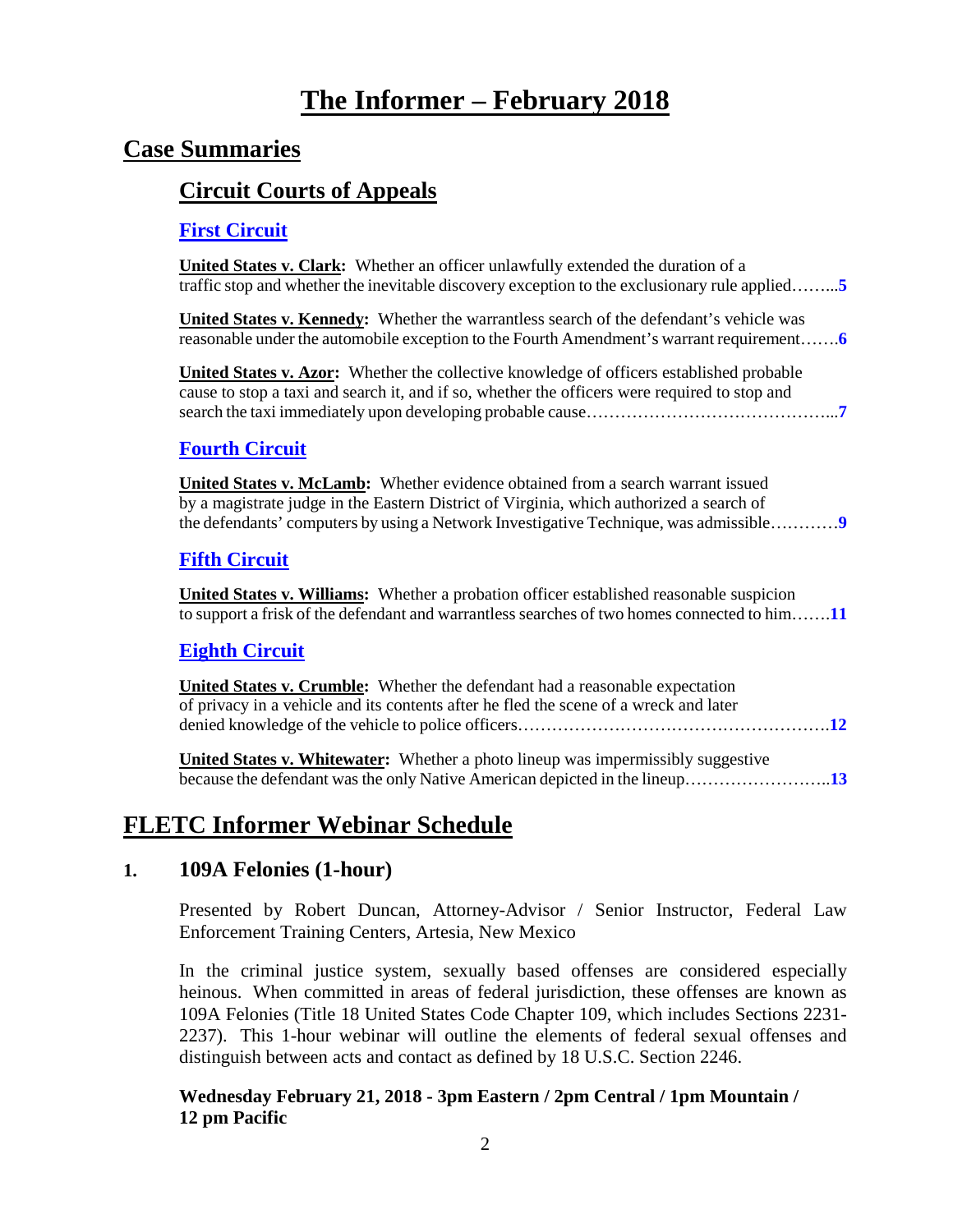**\*\*\*\*\* Please note the updated link for this webinar below and do not use the link provided in the January 2018 issue of The Informer. \*\*\*\*\***

**To participate in this webinar: <https://share.dhs.gov/artesia>**

♦

#### **2. Juvenile Justice (1-hour)**

Presented by Robert Duncan, Attorney-Advisor / Senior Instructor, Federal Law Enforcement Training Centers, Artesia, New Mexico

Juvenile matters are usually handled by states, but areas of exclusive federal jurisdiction create unique problems and carry requirements outlined in the Juvenile Justice and Juvenile Law Delinquency Prevention Act. This webinar will explore a series of cases that define due process for juveniles, outline arrest requirements, and discuss best practices for officers in federal jurisdiction that encounter juvenile offenders.

#### **Wednesday March 7, 2018 – 3pm Eastern / 2pm Central / 1pm Mountain / 12 pm Pacific**

**To participate in this webinar: <https://share.dhs.gov/artesia>**

#### ♦

#### **3. Use of Force: Articulation**

Presented by Michelle M. Heldmyer, Attorney Advisor / Senior Instructor, Federal Law Enforcement Training Centers, Artesia, New Mexico

Knowing when to use force is vital, but if an officer cannot clearly explain later why he or she used force, the officer risks losing the legal battle that may follow. This 1-hour webinar will help law enforcement officers better articulate facts and understand the legal principles that drive the ever-growing area of concern for the law enforcement community.

#### **Wednesday March 14, 2018 – 3pm Eastern / 2pm Central / 1pm Mountain / 12 pm Pacific**

**To participate in this webinar: <https://share.dhs.gov/artesia>**

#### ♦

## **To participate in a FLETC Informer Webinar**

- 1. Click on the link to access the Homeland Security Information Network (HSIN).
- 2. If you have a HSIN account, enter with your login and password information.
- 3. If you do not have a HSIN account click on the button next to "Enter as a Guest."
- 4. Enter your name and click the "Enter" button.
- 5. You will now be in the meeting room and will be able to participate in the event.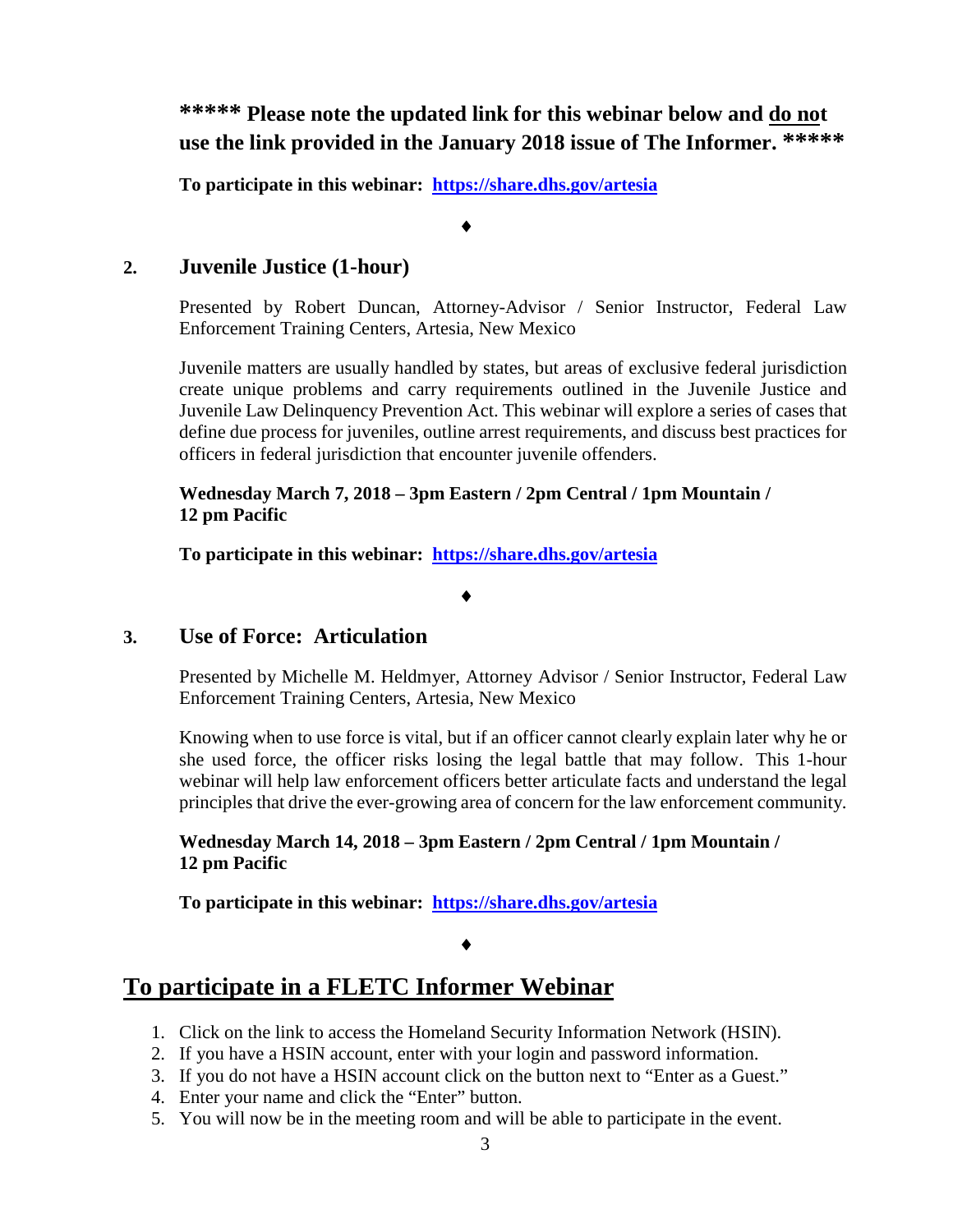- 6. Even though meeting rooms may be accessed before an event, there may be times when a meeting room is closed while an instructor is setting up the room.
- **7. If you experience any technical issues / difficulties during the login process, please call our audio bridge line at (877) 446-3914 and enter participant passcode 232080 when prompted.**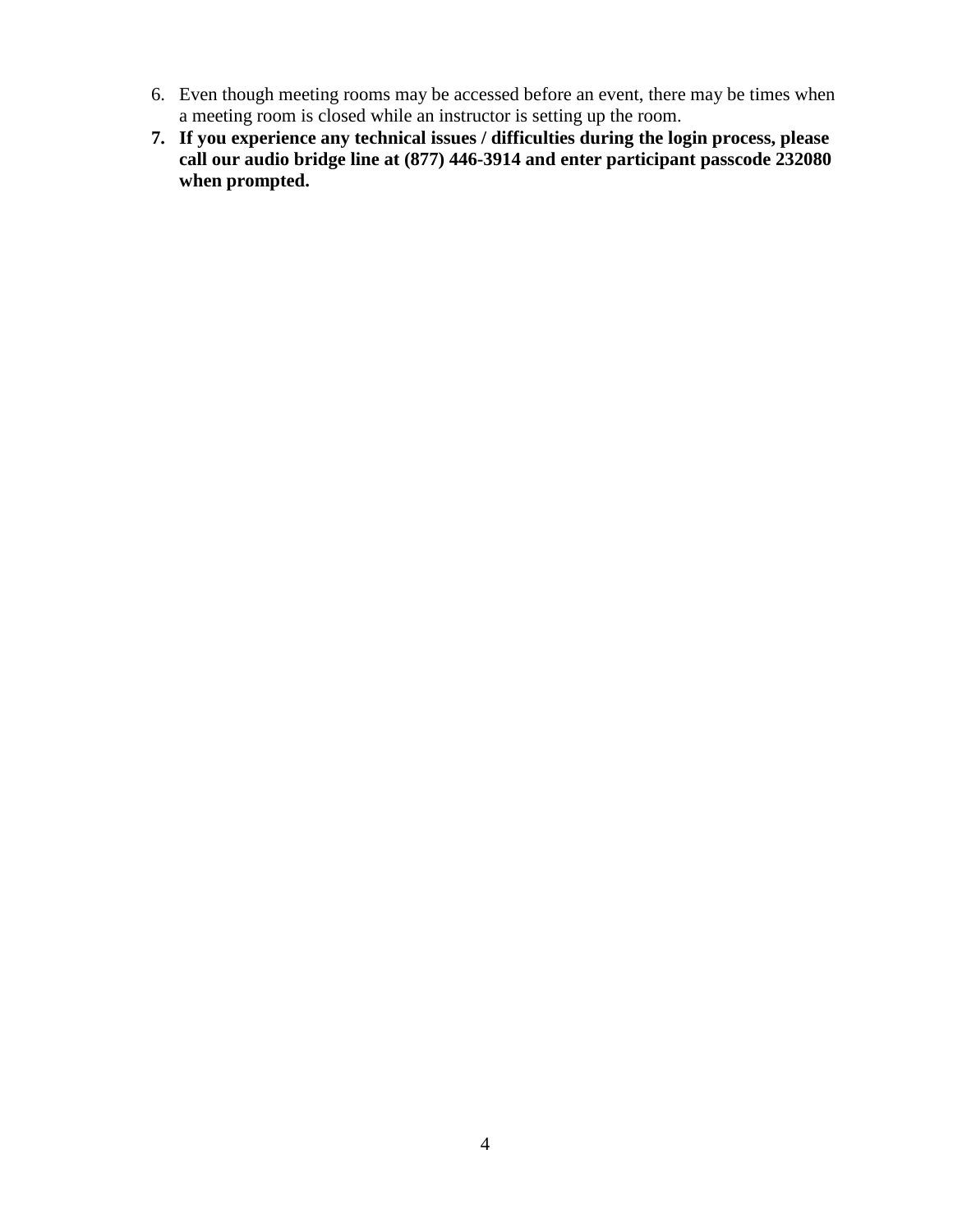# CASE SUMMARIES

# Circuit Courts of Appeal

# <span id="page-4-1"></span><span id="page-4-0"></span>**First Circuit**

#### <span id="page-4-2"></span>**United States v. Clark, 879 F.3d 1 (1st Cir. ME Jan. 3, 2018)**

A police officer stopped a vehicle for erratic driving and for running a red light. Megan Maietta was driving the vehicle and Clark was her sole passenger. The officer received Maietta's driver's license and registration and then asked Clark if he had any identification. Clark told the officer that he did not have a Maine identification, although he had been living in Maine for five years. Clark identified himself as Joseph Leo Clark and volunteered that his birthdate was August 6, 1986. The officer resumed talking with Maietta when Clark interrupted their conversation and told the officer his social security number and his age. The officer heard the first three numbers of Clark's social security number as "256," but recordings of the stop later showed that Clark actually said a number beginning with "257." Clark told the officer that he was twenty-six years old, which was inconsistent with the birthdate he had previously given the officer.

The officer went back to his cruiser and quickly verified Maietta's information, but his database search found no match for Clark. Based on the lack of a match, as well as Clark's failure to have a Maine identification despite having been a resident for five years, the officer suspected that Clark might be trying to conceal his identity. The officer returned to Maietta's vehicle and spent approximately one-minute asking Clark for additional information about where he lived and any past contact he might have had with police. During this time, Clark told the officer that his birthdate was August 25, 1986. Surprised by the different birthdate, the officer asked Clark to confirm the date a third time. Clark told the officer his birthdate was August 5, 1986.

A short time later, the officer received information from another officer that Clark's information was a partial match for a man named Joseph Eugene Clark, who had three active arrest warrants and fit Clark's general description. In addition, the officer was told that Joseph Eugene Clark was known to carry firearms.

When backup officers arrived, they decided to take Clark back to the police station to be fingerprinted to determine his identity. An officer frisked Clark before placing him in a patrol car and felt a bump in Clark's waistband. The officer pulled out the object, which turned out to be two plastic bags of heroin and ecstasy. The officers arrested Clark and transported him to the police station.

The government charged Clark with possession with intent to distribute a controlled substance.

Clark filed a motion to suppress the evidence seized during the frisk. Clark argued that the officer's one-minute period of follow-up questioning after he had already obtained Clark's information unlawfully extended the duration of the traffic stop. Clark further argued that the officer exceeded the proper scope of a Terry frisk when he removed the plastic bags from his waistband.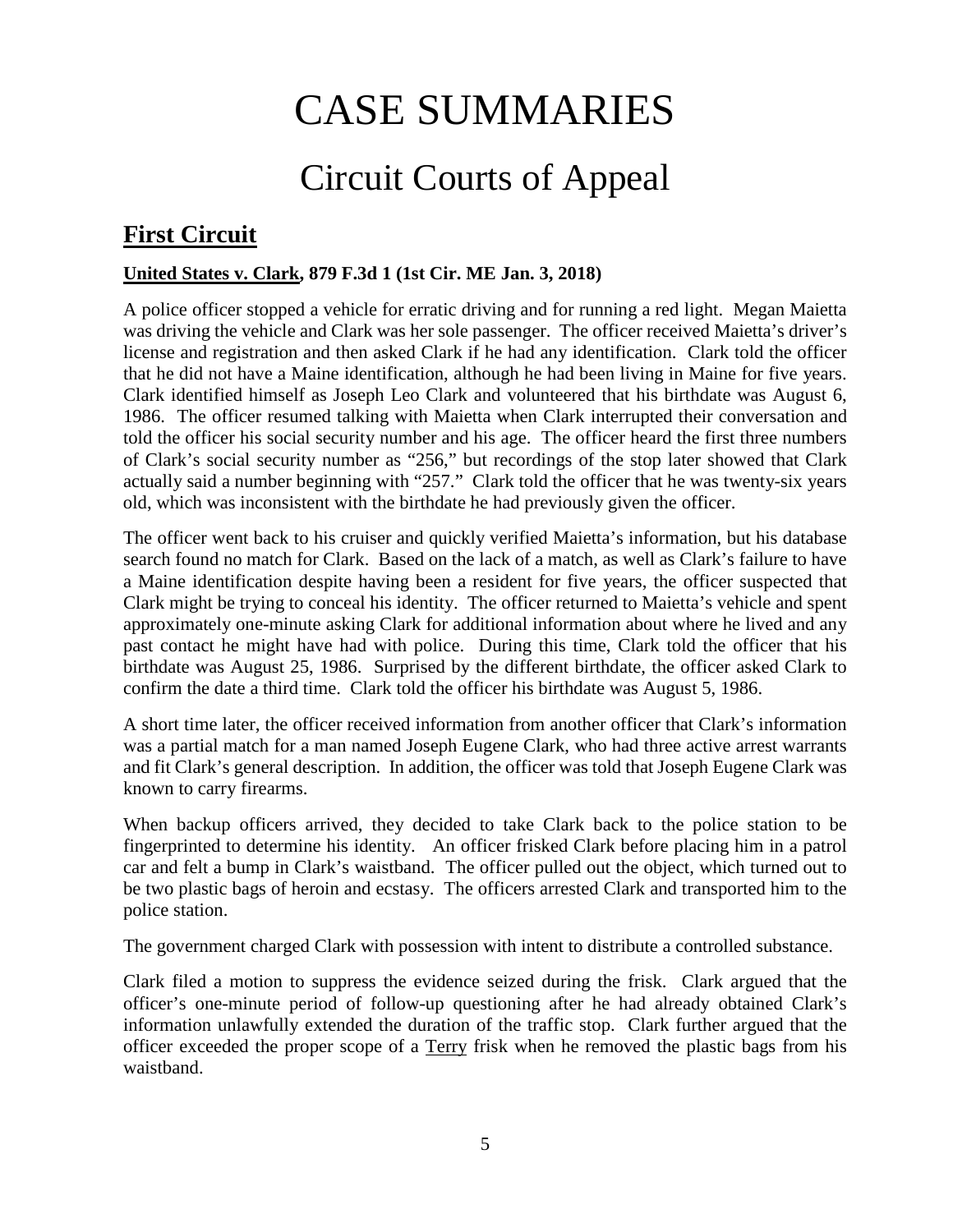First, the court found that the officer did not unreasonably extend the duration of the stop by asking Clark one-minute of follow-up questions. The court concluded that the officer asked Clark to repeat his name and date of birth because he reasonably believed that he might have misheard Clark the first time. In addition, the officer asked follow-up questions because he was unable to verify Clark's information, including the information that Clark had provided voluntarily. The court commented that asking a passenger, for one-minute, to confirm identifying information that the passenger volunteered to the officer is "one of these negligibly burdensome precautions justified by the unique safety threat posed by traffic stops."

Second, although the government conceded that the officer exceeded the scope of a Terry frisk, the court held that the inevitable discovery rule applied. A court will apply the inevitable discovery rule to an otherwise unlawful search if:

- 1) The legal means by which the evidence would have been discovered was truly independent,
- 2) The use of the legal means would have inevitably led to the discovery of the evidence, and
- 3) Applying the inevitable discovery rule would not provide an incentive for police misconduct or significantly weaken constitutional protections.

Clark focused his argument on the third prong, as he conceded the officers would have searched him more thoroughly at the police station; therefore, the drugs would have been discovered through independent and lawful means. Clark claimed that the frisk was not performed to protect officer safety, but was performed solely to find identification on him.

The court disagreed. The court noted that the magistrate judge found that the officers frisked Clark because they wanted to find identification and because they had received information that associated Clark with firearms. Consequently, the court found that it was not clearly erroneous for the magistrate judge to find the frisk was motivated in part by legitimate officer safety concerns.

For the court's opinion: [https://cases.justia.com/federal/appellate-courts/ca1/17-](https://cases.justia.com/federal/appellate-courts/ca1/17-1125/17-1125-2018-01-09.pdf?ts=1515524405) [1125/17-1125-2018-01-09.pdf?ts=1515524405](https://cases.justia.com/federal/appellate-courts/ca1/17-1125/17-1125-2018-01-09.pdf?ts=1515524405)

\*\*\*\*\*

#### <span id="page-5-0"></span>**United States v. Kennedy, 2018 U.S. App. LEXIS 1735 (1st Cir. MA Jan. 24, 2018)**

Police officers received a "Be On the Lookout" (BOLO) bulletin stating that Kennedy was wanted for a larceny that occurred the night before. The officers learned the larceny involved the theft of a safe containing ammunition and possibly weapons, pepper spray, and drugs. In addition, the officers were told that Kennedy might be driving a gray Honda Fit.

Later that day, an officer saw Kennedy driving a gray Honda Fit that matched the description from the BOLO. When Kennedy parked and exited the vehicle, officers arrested him and removed him from the scene. Through the window of the vehicle, an officer saw clutter on the backseat, including duffel bags, garbage bags, backpacks, and clothing. The officer also saw a large, box-shaped object on the backseat, which was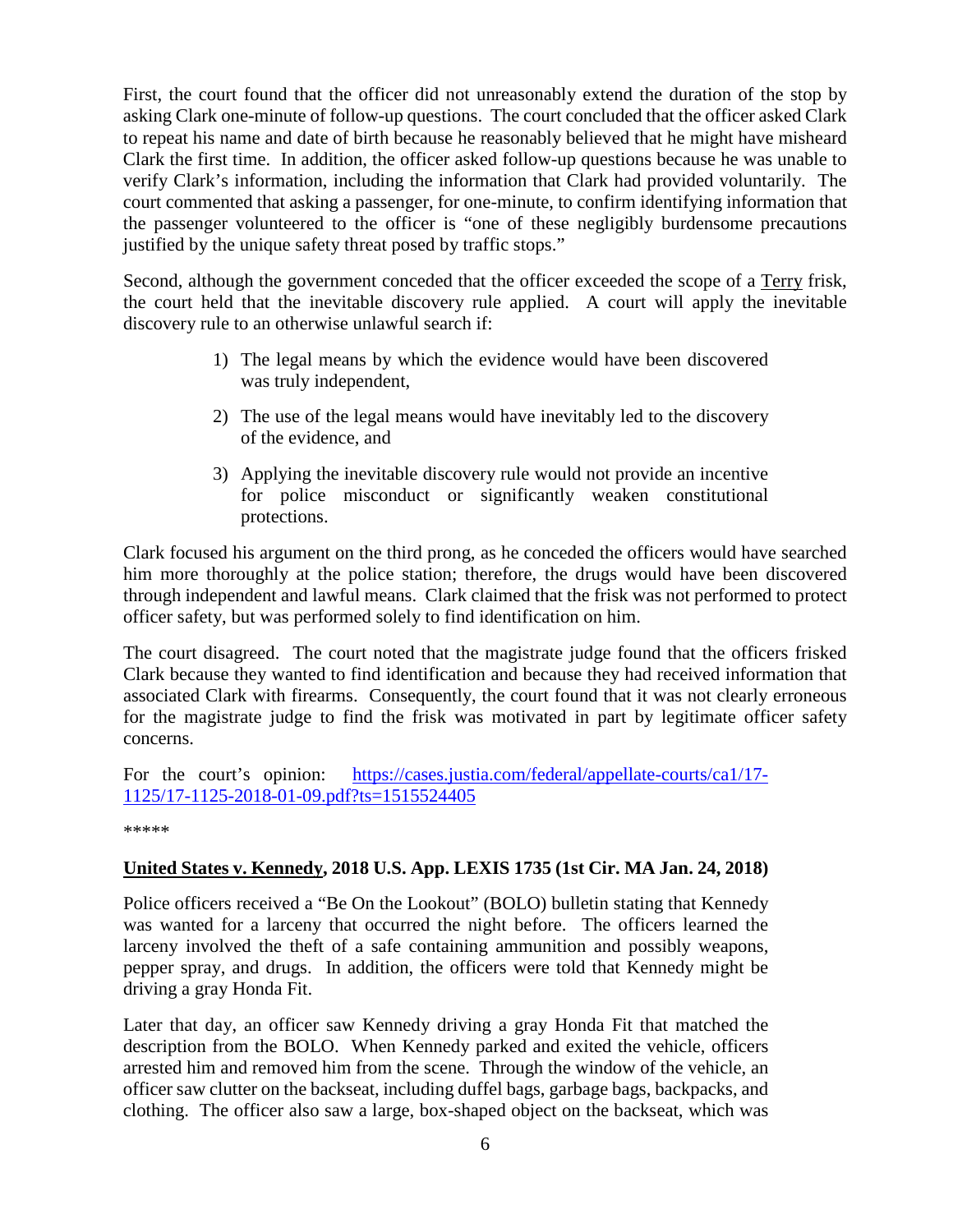mostly covered by a duffle bag. A small visible portion of the box appeared to be gray and metallic. Believing the object to be the stolen safe, the officers decided to tow the vehicle. Before the officers towed the vehicle, they searched it and found a safe that had been forced open, which contained ammunition and drug paraphernalia.

The government charged Kennedy with being a felon in possession of ammunition.

Kennedy filed a motion to suppress the evidence seized from his vehicle. Kennedy argued that the warrantless search of his vehicle violated the Fourth Amendment because the officers did not have specific information linking the Honda Fit to the larceny.

The court noted that even if Kennedy's argument was true, it was irrelevant. The officers' search was lawful under the automobile exception to the Fourth Amendment's warrant requirement as long as there was probable cause to believe the Honda Fit contained evidence of the larceny. In this case, when the officers searched the vehicle they knew the following: Kennedy was wanted for the theft of a safe containing ammunition and possibly other items that had occurred the previous night; there was clutter in the backseat of the vehicle he had been driving immediately before his arrest, including bags and clothing piled on top of what appeared to be a large, box-shaped item consistent with the size and shape of a safe; and the small portion of the boxshaped item that was exposed appeared gray in color and metallic. Based on these facts, the court concluded there was probable cause to believe the Honda contained evidence of larceny; therefore, the warrantless search was reasonable under the automobile exception.

Kennedy further argued that the passage of ten to twelve hours between the time the larceny was reported and when the officer arrested him rendered any link between the crime and his vehicle stale.

The court disagreed. The items the officers saw when they first looked into the Honda verified the information from the BOLO, which eliminated any concern that the information was stale.

For the court's opinion: [https://cases.justia.com/federal/appellate-courts/ca1/15-](https://cases.justia.com/federal/appellate-courts/ca1/15-2298/15-2298-2018-01-24.pdf?ts=1516827604) [2298/15-2298-2018-01-24.pdf?ts=1516827604](https://cases.justia.com/federal/appellate-courts/ca1/15-2298/15-2298-2018-01-24.pdf?ts=1516827604)

\*\*\*\*\*

#### <span id="page-6-0"></span>**United States v. Azor, 2018 U.S. App. LEXIS 2096 (1st Cir. ME Jan. 26, 2018)**

Pursuant to a wiretap order, task force agents intercepted phone calls in connection with a suspected drug trafficking conspiracy based out of Lewiston, Maine. Agents intercepted several phone conversations between Dastinot and an unidentified person known only as "Cash." During these conversations, Dastinot and Cash discussed a plan in which Cash would take a bus to Boston, Massachusetts and purchase Oxycodone pills. Cash told Dastinot that he would take the 1:50 p.m. bus from Lewiston to Boston, but would return instead to Portland, Maine, so that he would not appear at the Lewiston bus station twice on the same day. In addition, the pair agreed that Dastinot, accompanied by an "elderly" would take Cash to the Lewiston bus station.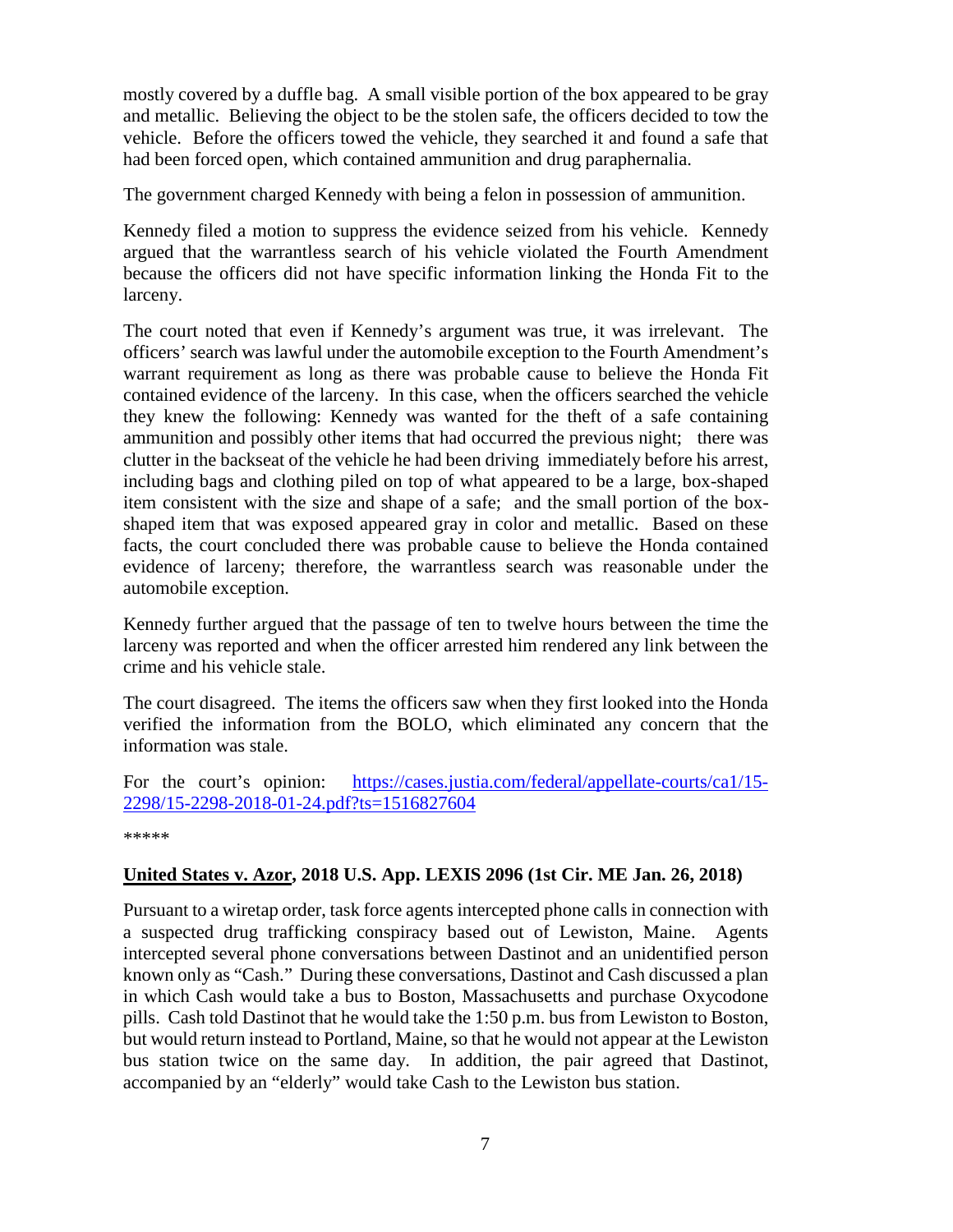After hearing these conversations, agents contacted a Maine State Police Trooper and requested that he conduct surveillance at the Lewiston bus station to watch for Cash. The trooper went to the bus station and saw the 1:50 p.m. bus to Boston parked on the street. The trooper also noticed a truck parked behind the bus that he knew belonged to a woman in her early sixties who was associated with Dastinot. The trooper saw a man he did not recognize exit the truck and get on the Boston-bound bus, which departed a short time later.

Later that night, the trooper went to the bus station in Portland, Maine and waited for the bus from Boston to arrive. During this time, the agents contacted the trooper and told him they received information from the wiretap that indicated the suspect could be on the bus destined for Portland. Although the trooper saw the bus arrive at the station, he was not able to see the passengers disembark from it. However, when the trooper saw the passengers exiting the bus terminal, he saw the same man he had seen in Lewiston exit the terminal and get into a taxi. The man was wearing the same clothing the trooper saw him wearing earlier that day.

The trooper followed the taxi as it drove north towards Lewiston. Because the trooper was not wearing a uniform and was driving an unmarked cruiser, he asked a uniformed officer in a marked cruiser for assistance. The officer followed the taxi for ten miles, waiting for it to commit a traffic violation. The officer eventually pulled the taxi over for speeding. At some point, the officer received a driver's license from the passenger, who told the officer that he had spent the night in Portland and was now going to Lewiston.

Approximately twenty minutes later, a K-9 officer arrived with a drug-sniffing dog. After the dog alerted to the presence of narcotics, the officer ordered the driver and the passenger out of the taxi and frisked the passenger. The officer found a bus ticket showing that the passenger had gone from Boston to Portland only a few hours earlier, and the passenger was not able to explain why he had lied about his trip. The officer searched the taxi and found a plastic bag containing over one thousand Oxycodone pills under the passenger seat. The officer arrested the passenger who confessed that the driver's license was not his and that his real name was Pierre Azor.

The government subsequently charged Azor and several other individuals with a variety of crimes related to drug distribution.

Azor filed a motion to suppress the evidence seized as a result of the stop and search of the taxi. Azor argued that, at the time of the search, law enforcement's observations were not sufficient to corroborate the information obtained over the wiretap, and therefore did not establish probable cause to stop and search the taxi.

The court disagreed. The court held the collective knowledge of the law enforcement officers involved in the investigation established probable cause to stop the taxi and search it. The intercepted phone calls revealed that Cash would be leaving Lewiston on a bus bound for Boston at approximately 1:50 p.m. and return later that same night on a bus to Portland. In addition, before going to the bus station in Lewiston, Cash would meet Dastinot, who would be accompanied by an "elderly," and would give Cash a ride to the bus station. The court noted that at the bus station, the trooper saw a man get out of a truck belonging to a woman in her sixties that the trooper knew was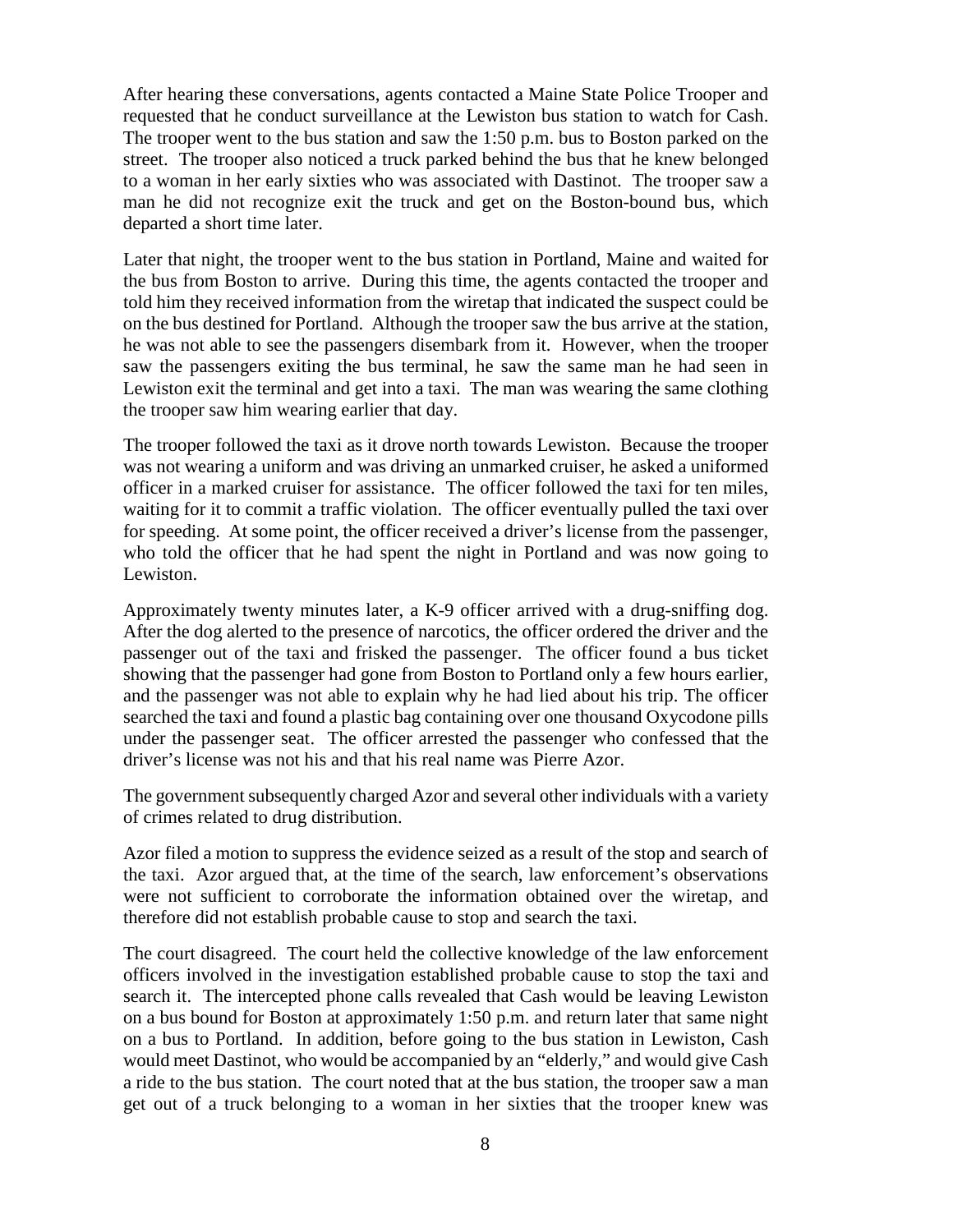associated with Dastinot. The trooper then saw the man get on a bus headed for Boston. Later that night, the trooper saw the same man, wearing the same clothes, exit the Portland bus station soon after the bus from Boston arrived. The court held that the man's presence in both of the exact places where Cash stated he would be provided the necessary corroboration that this man was the same person who had spoken to Dastinot earlier on the phone. In addition, the court concluded that the wiretap information was further corroborated when the trooper saw the man get into a taxi and then followed the taxi as it headed for Lewiston.

Azor further argued that the timing of the stop and the behavior of the officers indicated that probable cause to search did not exist. Specifically, Azor claimed that the trooper did not act as if he had probable cause when the trooper did not detain him at the Portland bus station or direct the officer that conducted the traffic stop to detain him. Similarly, Azor argued that the officer who conducted the traffic stop did not act as if he had probable cause because the officer did not immediately arrest him, but instead waited until after the drug-sniffing dog arrived.

Again, the court disagreed. The court stated that law enforcement is not required to arrest a suspect immediately upon development of probable cause. Instead, "when probable cause exists, the timing of an arrest is a matter that the Constitution almost invariably leaves to police discretion." The court found that while the true nature of the traffic stop may have been to further investigate a suspected drug offense, the officer's reliance on a traffic offense to make the stop was irrelevant, as there was probable cause to believe Azor was involved in criminal activity. As a result, the court held that the stop and subsequent search of the taxi were both supported by probable cause.

For the court's opinion: [https://cases.justia.com/federal/appellate-courts/ca1/15-](https://cases.justia.com/federal/appellate-courts/ca1/15-2056/15-2056-2018-01-26.pdf?ts=1517000404) [2056/15-2056-2018-01-26.pdf?ts=1517000404](https://cases.justia.com/federal/appellate-courts/ca1/15-2056/15-2056-2018-01-26.pdf?ts=1517000404)

\*\*\*\*\*

# <span id="page-8-0"></span>**Fourth Circuit**

#### <span id="page-8-1"></span>**United States v. McLamb, 2018 U.S. App. LEXIS 1914 (4th Cir. VA Jan. 25, 2018)**

The Federal Bureau of Investigation (FBI) began investigating a child pornography website called "Playpen," which operated as an internet forum for sharing child pornography hosted on The Onion Router (Tor). Tor is an encrypted online network on the dark web that uses a series of relay computers to mask the identity of online users. As a result, Tor obscures how, when, and where users access the internet. At one time, Playpen had over 158,000 total members and nearly 100,000 posts.

After receiving a tip, the FBI seized the Playpen server in February 2015, arrested the administrator of the site, and relocated the website content to servers in a secure government facility in the Eastern District of Virginia. The agents assumed administrative control of the site and while FBI investigators could monitor Playpen traffic, they could not determine who was accessing Playpen because of the Tor encryption technology.

As a result, the FBI applied for a warrant in the Eastern District of Virginia to search computers that accessed Playpen by using a Network Investigative Technique (NIT). The warrant described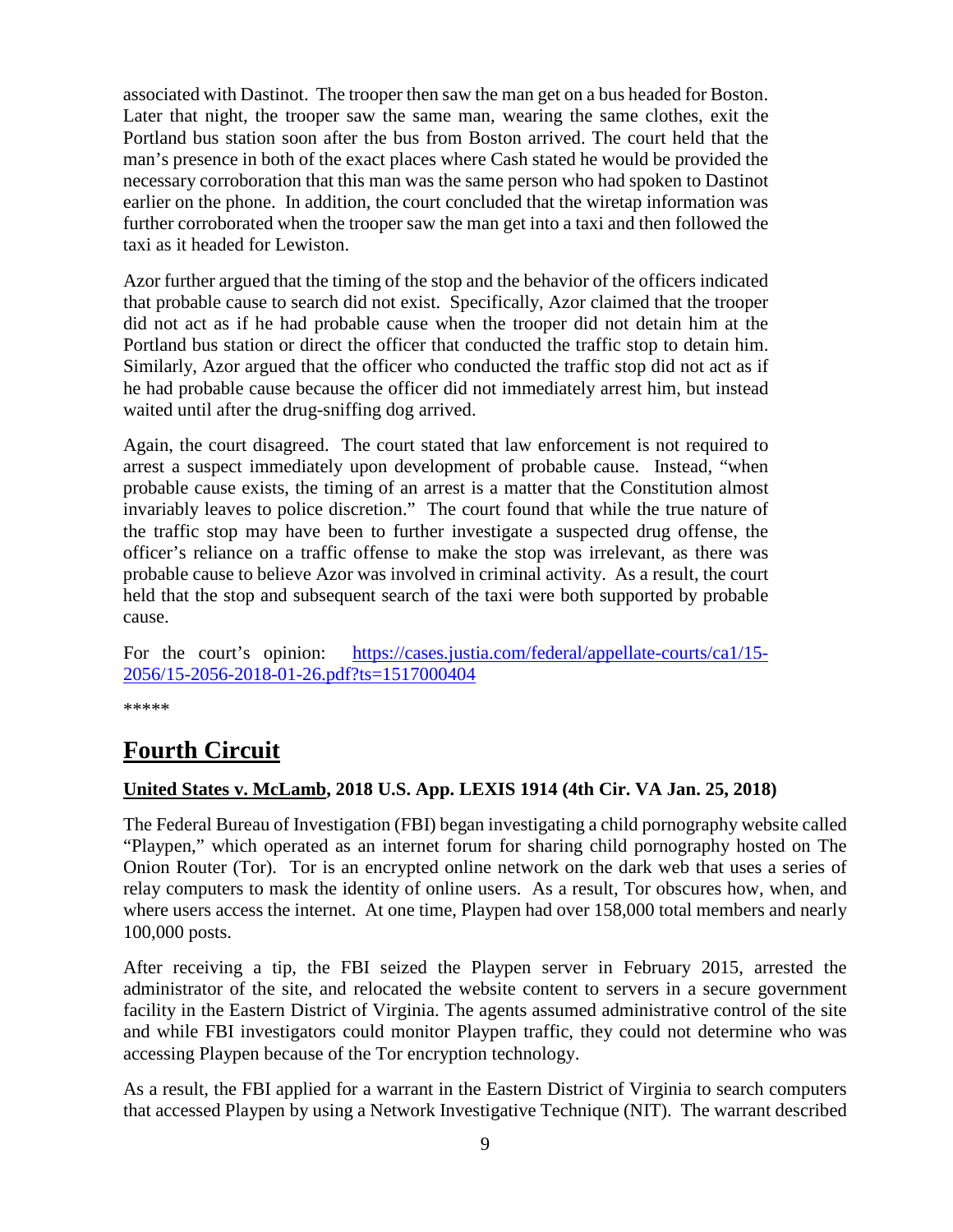the application of the NIT, which sent computer code to Playpen users' computers that instructed the computers to transmit certain information back to the government. The information sent to the government included the computer's Internet Protocol (IP) address, operating system information, operating system username, and its Media Access Control (MAC) address, which is a unique number assigned to each network modem. Although Playpen was hosted in the Eastern District of Virginia, the warrant explained that, "the NIT may cause [a defendant's] computer- wherever located--to send to a computer controlled by or known to the government, network level messages containing information that may assist in identifying the computer." A United States magistrate judge in the Eastern District of Virginia issued the warrant. The warrant authorized the use of the NIT for 30 days on any user entering a username and password into the Playpen welcome page.

Just over a week after the NIT went into effect, McLamb entered a username and password into the Playpen welcome page and entered the website, which triggered the NIT. The FBI subsequently obtained a second warrant to physically search McLamb's home and to seize his computer and two hard drives. The government found over 2,700 images and videos of child pornography in McLamb's hard drives and charged him with several child pornography-related offenses.

McLamb filed a motion to suppress evidence of the child pornography found on his hard drive, arguing that the search warrant was invalid. McLamb claimed that the magistrate judge in the Eastern District of Virginia exceeded her statutory authority by issuing the NIT warrant beyond her district court's jurisdictional boundaries. The district court disagreed and denied McLamb's motion. McLamb appealed.

The court found that the First, Eighth, and Tenth Circuits have already considered the same NIT warrant at issue in this case. In each of those cases, the court concluded that even if the NIT warrant violated the Fourth Amendment, the good faith exception, as outlined by the United States Supreme Court in [U.S. v. Leon](https://supreme.justia.com/cases/federal/us/468/897/) applied; therefore, the evidence seized was admissible against the defendant.

The court then held that the good-faith exception applied in this case as well. The court recognized the boundaries of a magistrate judge's jurisdiction in the context of remote access warrants were unclear at the time of the warrant application. Without judicial precedent to provide guidance, the FBI consulted with attorneys from the Department of Justice Child Exploitation and Obscenity Section. The court found that in such cases, consultation with government attorneys is "precisely what Leon's "good-faith" expects of law enforcement." The court refused to find a warrant invalid where the legality of an investigative technique was unclear and law enforcement sought advice from counsel before applying for the warrant.

Because of concerns with the legality of the NIT and similar remote access investigative programs, the Federal Rules of Criminal Procedure were amended in 2016 to provide an additional exception to the magistrate's jurisdictional limitation by allowing warrants for programs like the NIT.

For the court's opinion: [https://cases.justia.com/federal/appellate-courts/ca4/17-4299/17-4299-](https://cases.justia.com/federal/appellate-courts/ca4/17-4299/17-4299-2018-01-25.pdf?ts=1516908619) [2018-01-25.pdf?ts=1516908619](https://cases.justia.com/federal/appellate-courts/ca4/17-4299/17-4299-2018-01-25.pdf?ts=1516908619)

\*\*\*\*\*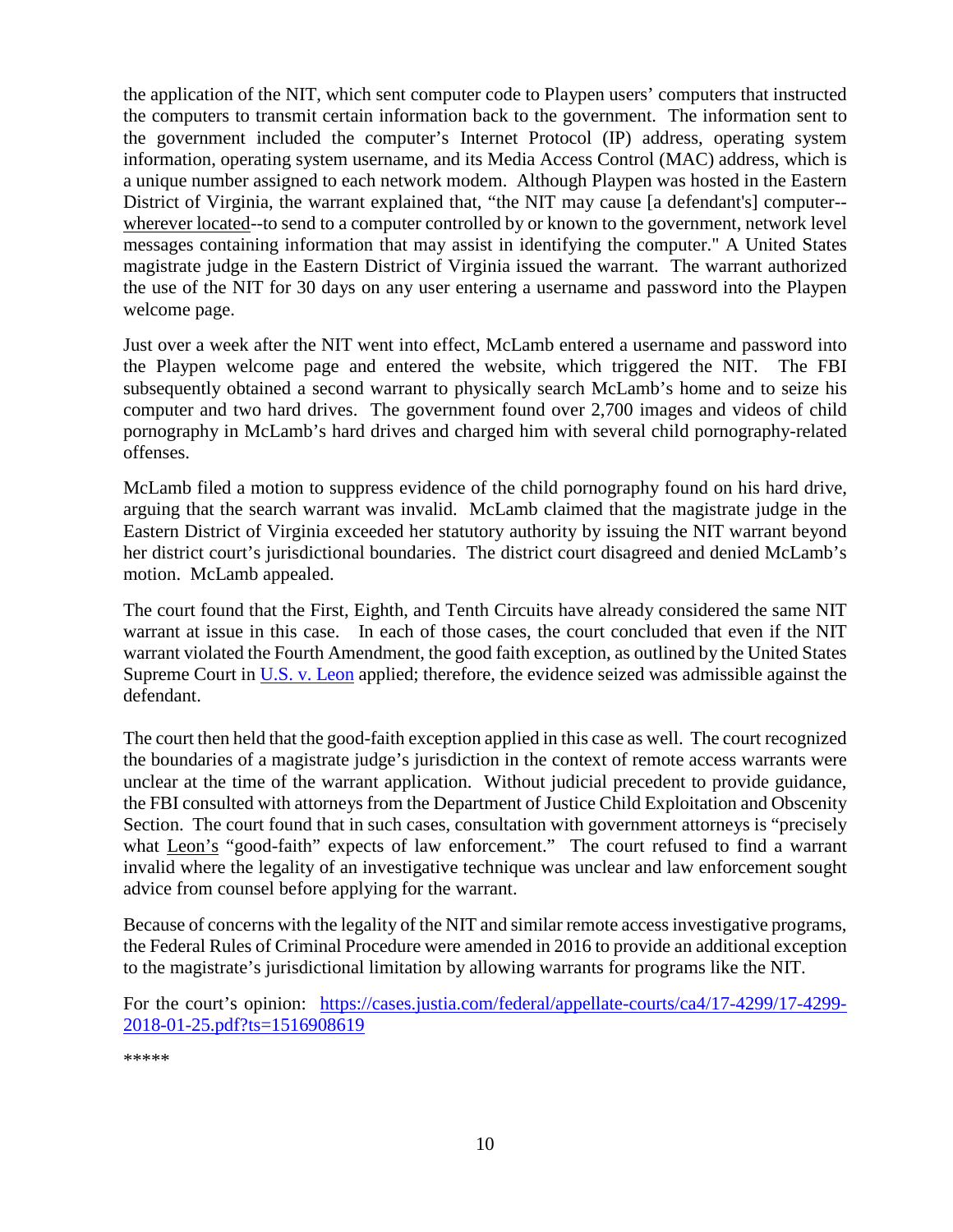# <span id="page-10-0"></span>**Fifth Circuit**

#### <span id="page-10-1"></span>**United States v. Williams, 2018 U.S. App. LEXIS 1795 (5th Cir. LA Jan. 24, 2018)**

Williams was convicted on state charges of distributing marijuana and placed on probation for five years. A condition of Williams' probation required him to submit to warrantless searches of his person and property when the probation officer had reasonable suspicion to believe that Williams was engaged in criminal activity.

During the term of Williams' probation, his probation officer received information from the Drug Enforcement Administration (DEA) that Williams was involved in narcotics trafficking. Based on this tip as well as his knowledge of Williams' prior criminal history, the probation officer decided to conduct a compliance check on Williams. The probation officer called Williams and asked him to come to his office but Williams said he could not leave the car dealership where he worked because he was the only one there. Consequently, the probation officer and other law enforcement officers went to Williams' car dealership.

At the car dealership, the probation officer saw bulges in Williams' pockets. When the probation officer asked Williams about the bulges, Williams told him that he had cash in his pockets. The probation officer Mirandized Williams and then conducted a Terry-style frisk. The probation officer removed wads of cash from Williams' pockets to see if they concealed any weapons in Williams' pockets. When asked about the cash, Williams told the probation officer that he had earned the money, approximately \$10,000 from selling cars. The probation officer thought it was odd that Williams had such a large amount of cash, as Williams had previously reported that he earned \$2,500 per month. While the probation officer searched the car dealership with Williams' consent, a DEA agent asked Williams about the cash found in his pockets. Williams told the agent he received the cash from a person named Twon to buy cars at an auction. When the probation officer learned about this, he became suspicious because of the conflicting accounts Williams provided concerning the cash, and because Twon was a known drug dealer. Afterward, a drug dog alerted to the presence of drug residue on the cash seized from Williams' pockets.

The probation officer then obtained consent to search Williams' mother's home because it was the address listed on the incorporation papers to his business. In an effort to end the ongoing search of his mother's home, Williams voluntarily told the officers, "What you are looking for is at my house. I have a gun and money at my residence." The probation officer went to Williams' house and obtained his consent to search it. The officers found \$2,000 in a closet, \$425,000 in a safe, and a handgun in a nightstand drawer. Williams was arrested and the government charged him with several drug and firearm related offenses.

Williams filed a motion to suppress the evidence the officers seized on the day of his arrest.

As an initial matter, the court recognized that one of Williams' probation conditions allowed his probation officer to conduct warrantless searches of Williams' person and property when the probation officer established reasonable suspicion that Williams was engaged in criminal activity.

Here, the court held that the officer established reasonable suspicion to conduct the Terry-style frisk of Williams at the car dealership because when the officer encountered Williams he saw large visible bulges in Williams' pockets. In addition, the court held that the officer was justified in removing the objects that felt like a wad of folded bills because the bills could have been concealing weapons in Williams' pockets.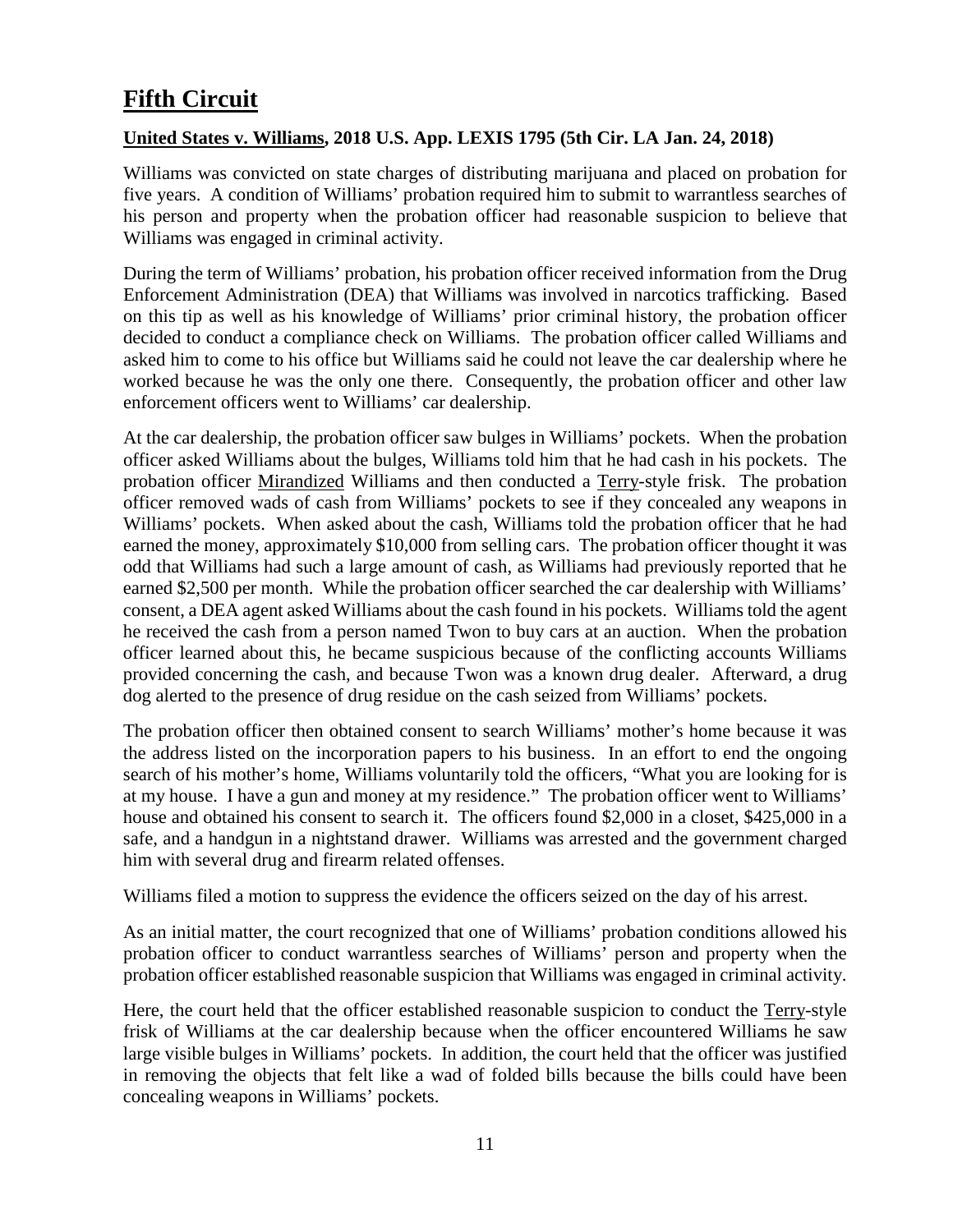Next, the court held that the probation officer established reasonable suspicion that Williams was involved in drug trafficking, which justified the warrantless searches of Williams' mothers' home and of Williams' house.

First, the tip from the DEA and the probation officer's past experience with Williams were sufficient to support the decision to search Williams' mother's home. Second, the probation officer's reasonable suspicion was further supported after he seized \$10,000 from Williams' pockets knowing that Williams reported only \$2,500 per month in income. Third, the drug dog alerted to the presence of narcotics on the cash. Fourth, Williams gave conflicting stories concerning the source of the cash. Fifth, Williams stated that the source of the cash was a person named "Twon" who was known by law enforcement as a major drug dealer. Finally, while searching Williams' mother's house, Williams told the officers that he had a gun and additional cash at his house.

For the court's opinion: [https://cases.justia.com/federal/appellate-courts/ca5/17-30198/17-](https://cases.justia.com/federal/appellate-courts/ca5/17-30198/17-30198-2018-01-24.pdf?ts=1516840215) [30198-2018-01-24.pdf?ts=1516840215](https://cases.justia.com/federal/appellate-courts/ca5/17-30198/17-30198-2018-01-24.pdf?ts=1516840215)

\*\*\*\*\*

# <span id="page-11-0"></span>**Eighth Circuit**

#### <span id="page-11-1"></span>**United States v. Crumble, 878 F.3d 656 (8th Cir. MN 2018)**

At approximately 1:28 p.m., police received reports of shots being fired between two vehicles. Dispatch told responding officers that one of the vehicles, a tan Buick, had crashed into a house and its two male occupants had fled on foot. Officers arrived at the scene and found the wrecked Buick with bullet holes along its passenger side and a shot-out rear window. They also saw the Buick's key in its ignition and a handgun on the driver's side floorboard. A witness provided a description of the Buick's occupants and told officers the men fled the scene on foot. Officers found a man, later identified as Crumble, hiding behind a shed a block and a half away. The officers took Crumble into custody and drove him back to the wrecked Buick, where he denied any knowledge of the shooting or the Buick.

An officer searched the Buick later that day and found a cell phone on the driver's seat. The next day, the officer obtained a warrant to search the cell phone for "information as to the second occupant of the Buick or further information related to the crime." In the subsequent search, the officer found a video of Crumble brandishing a handgun similar to the one recovered from the Buick. The video was recorded the same day of the shooting at 1:15 p.m.

The government charged Crumble with being a felon in possession of a firearm. Crumble filed a motion to suppress the evidence recovered from the cell phone. Crumble argued that he had a reasonable expectation of privacy in the cell phone the officers found in the Buick. The district court held that the evidence from the cell phone was admissible because Crumble abandoned the Buick and the phone when he fled the scene of the crash and later denied any knowledge of the vehicle.

Crumble appealed to the Eighth Circuit Court of Appeals. Crumble argued that he fled the scene in an attempt to get away from the shooter in the other vehicle and not to avoid the police. As a result, Crumble claimed that he did not abandon the Buick for Fourth Amendment purposes.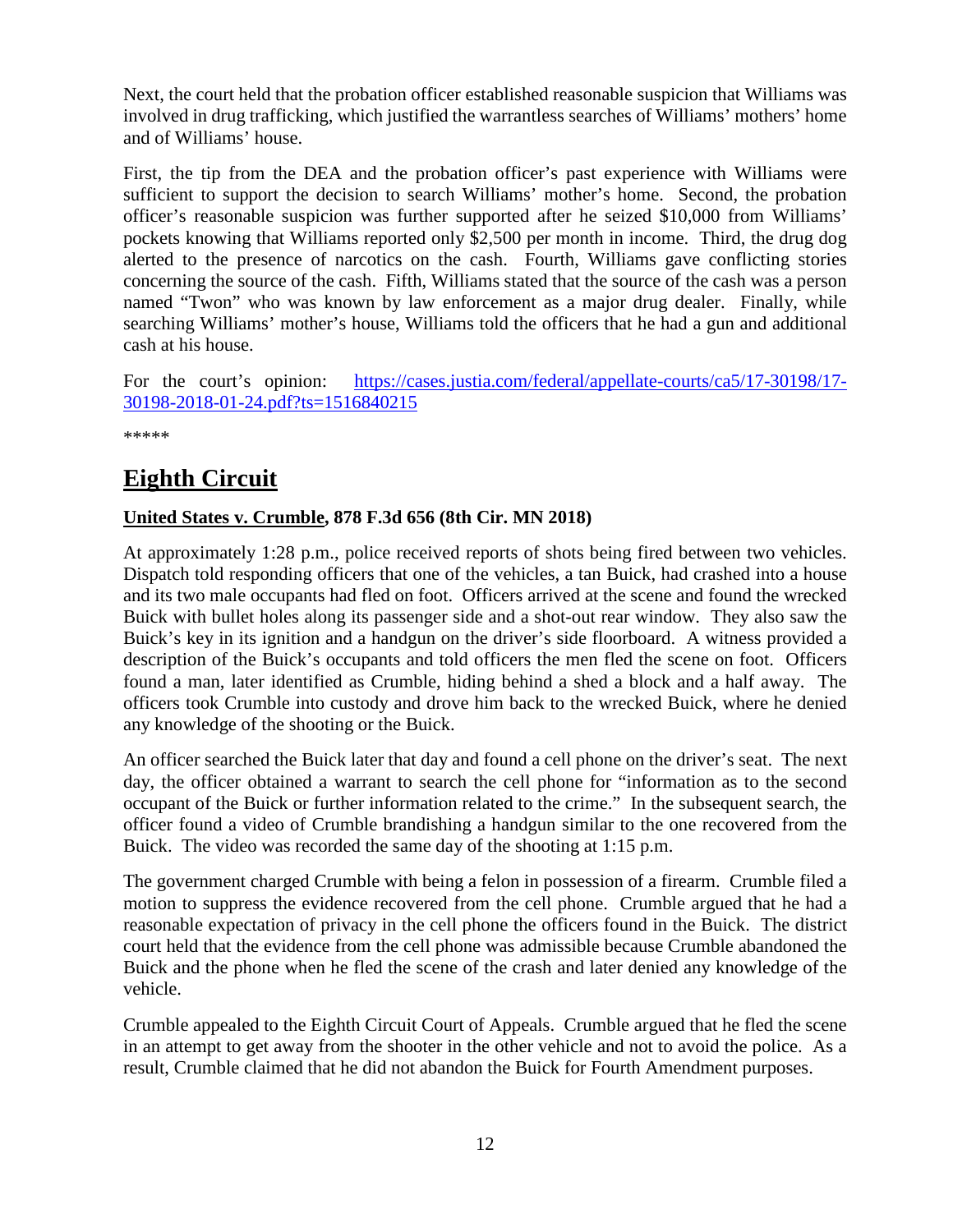The court disagreed. The court noted that abandonment "does not turn on Crumble's subjective intent" or why he abandoned the Buick, but rather, "the objective facts available to the investigating officers." In this case, after the crash, Crumble fled the scene, leaving the Buick wrecked on a stranger's lawn. The Buick's key was in the ignition and its back window was shotout, allowing for easy access to the vehicle and its contents. Later, when the officers brought Crumble back to the Buick, he denied any knowledge of the wrecked vehicle. Based on these facts, the court concluded it was reasonable for the officers to believe that Crumble abandoned the Buick and its contents.

For the court's opinion: [https://cases.justia.com/federal/appellate-courts/ca8/16-4308/16-4308-](https://cases.justia.com/federal/appellate-courts/ca8/16-4308/16-4308-2018-01-02.pdf?ts=1514910625) [2018-01-02.pdf?ts=1514910625](https://cases.justia.com/federal/appellate-courts/ca8/16-4308/16-4308-2018-01-02.pdf?ts=1514910625)

\*\*\*\*\*

#### <span id="page-12-0"></span>**United States v. Whitewater, 879 F.3d 289 (8th Cir. NE Jan. 3, 2018)**

As two men drove home from a party, a car pulled alongside their vehicle and a man in the passenger seat leaned out the window and fired two shots from a handgun into the air. The men recognized the shooter from his neck tattoo and floppy hat with marijuana leaves depicted on it as a person who had been ejected from the party earlier that night. As the men sped away from the shooter's car, the man in the passenger seat fired several rounds into the back of their vehicle. The victims reported the incident, and the investigating officers developed Anthony Whitewater as a suspect.

Two days after the shooting, the victims provided almost identical descriptions of the shooter to federal agents. The victims described the shooter as a Native American male with dark hair, squinty eyes, and a throat tattoo, who was wearing a black floppy hat with marijuana leaves depicted on it. After an agent pulled images from a database that matched the victims' description of the shooter, and agent met with the victims and separately conducted a six-photo lineup. Both victims identified Whitewater as the shooter. The government subsequently charged Whitewater with a variety of criminal offenses.

Whitewater filed a motion to exclude evidence of the photo lineup and in-court eyewitness identification by the victims. Whitewater claimed that the photo lineup was impermissibly suggestive because he was the only Native American in the lineup. The district court disagreed. The district court found that to create the photo lineup the agent pulled five images from an online database matching the description of the shooter provided by the victims. Specifically, the district court found that the images in the lineup were all males between twenty to fifty years of age, with dark or olive skin, very short black hair, and neck tattoos. Whitewater appealed.

The Eighth Circuit Court of Appeals affirmed the district court. The court recognized that a photo lineup is not unduly suggestive solely because it does not "depict persons of the same race or ethnic group." Even if Whitewater was the only Native American in the lineup, the court noted that all of the men featured in the lineup shared similar physical characteristics such that Whitewater's ethnicity did not isolate him. In addition, while Whitewater claimed that his Native American neck tattoo made him stand out, he pointed to no evidence in the record suggesting that his tattoo was distinctively Native American while the other men's tattoos were not. Because the identification procedures were not impermissibly suggestive, the court concluded that the district court properly allowed the evidence of the photo line up to be submitted to the jury.